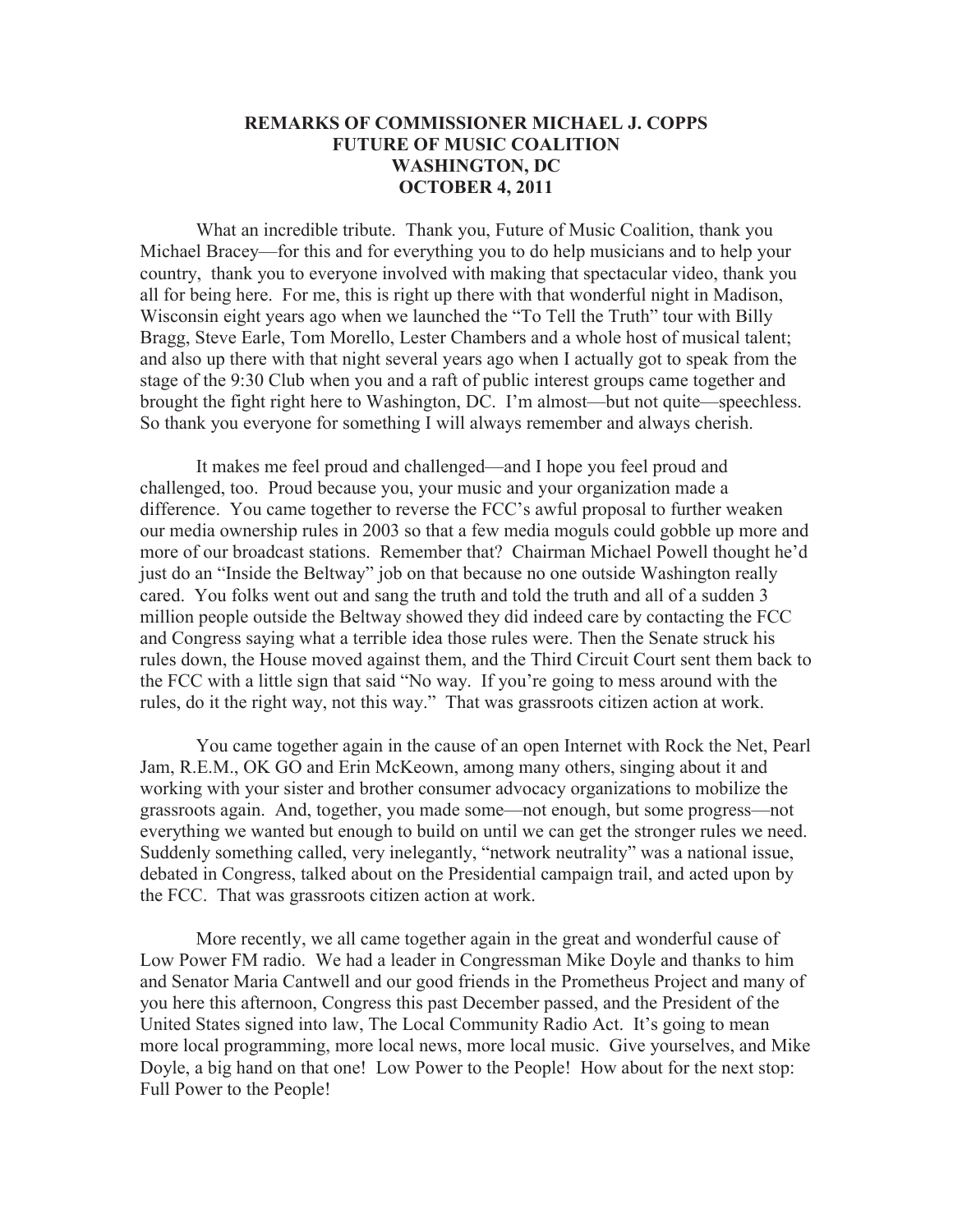You know, sometimes in this world where so few special interests wield so much outrageous power, we're tempted to throw up our hands and ask, "What's the use?" I don't buy that. I say: Citizen action can still work. I say: It's the only way *real* reform ever comes to America. I say what generations of reformers—abolitionists, civil rights crusaders, women's rights champions, consumer advocates, disabilities activists, labor unions, media rights defenders and a host of other reformers said: "We *can* make a difference. We *will* make a difference."

I'm here today to call on you again. I believe the biggest media challenge of all is calling us to action. I believe it may be reformer's—all reformers'—greatest calling right now. Our media is in trouble and America is in trouble—and the plights of both are inter-connected.

For more than 30 years, our media—newspapers, radio and television—have traveled down a perilous and poisoned road of hyper-speculation and fevered consolidation, buying up hundreds—thousands—of formerly local, independent outlets and then, to satisfy the debt-holders, gutting newsrooms, firing reporters and putting investigative journalism on life support. They replaced real news with glitzy entertainment and facts with opinions, most often loudly-shouted. They took local and regional music off the air and replaced it with stultifying, creativity-killing playlists and national music homogeneity. And they ignored the wondrous diversity that existed in the communities they served. Even those station owners who tried to resist—and there were many who did and who still strive to do their job—came under often-irresistible pressure to cave. Too often the old ideal of stewardship, of using the people's airwaves to serve the people's interest, was pushed aside. Today the speculative fires burn on. And our democracy suffers. Why must there be allegations of phone-hacking and bribery before we ask how much media power is too much?

To make it a perfect storm, this private sector debacle was blessed, even encouraged, by the public sector. This is the saddest part of the story. The place where I work—the FCC—was at the center of it all, blessing the consolidation orgy and making it worse by eliminating almost all of the public interest guidelines and enforcement that we had—rules and procedures that had been fought for and won by generations of media reformers. And, when new media and the Internet came along, the two previous FCCs helped the big companies travel down the same misguided road that radio, TV and cable had gone down—consolidation blessed by government with no real public interest oversight.

So to make a long story short, we find ourselves in 2011 with radio and TV news and information shells of their former selves, shilling programs that encourage a dumbeddown civic dialogue based on nothing more than fluff. Democracy is not well-served by fluff.

Right now, your country and mine faces deadly serious challenges. Our economy founders, our global competitiveness has lost its edge, nearly a fifth of the workforce is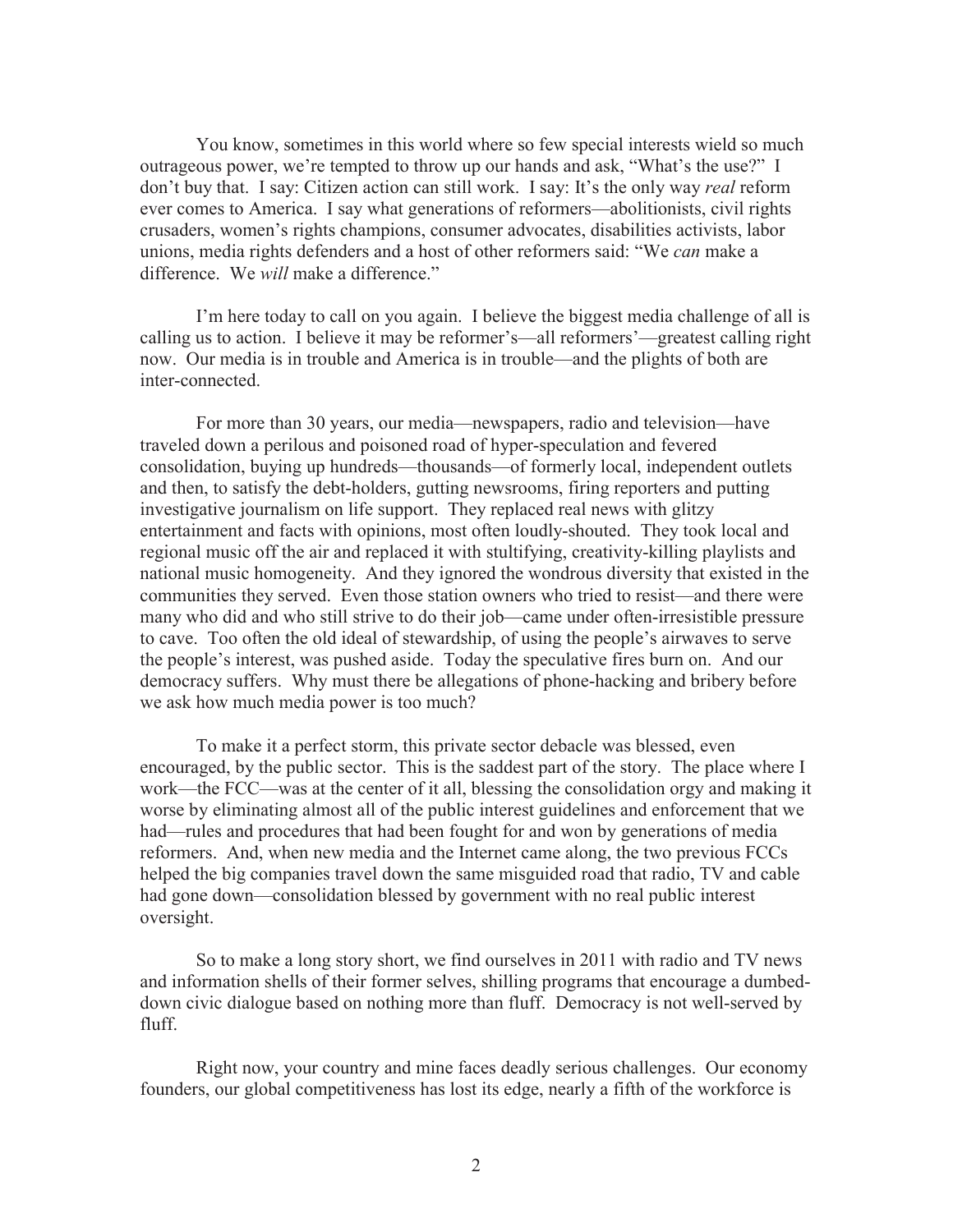un- or under-employed, our education lags and our teachers suffer as much as the kids, 50 million Americans have no health insurance, and our children enter a world more challenging than the one where you and I grew up. If we don't have a media that can dig for facts, cover all these beats, separate fact from opinion, and hold the powerful accountable, then tell me please how in the world are we going to meet and master these challenges? How are we going to overcome? To me, getting our journalism and our media right is Step Number One in getting our democracy right.

So here are a few suggestions. How about the FCC just saying "No!" to some of these god-awful media mergers? How about an FCC that looks at a radio or TV station's performance for the people before it renews their license—and if we find someone isn't doing their public interest job, we give the license to someone who will? How about positive action on some of the many proposals presented to the Commission to enhance minority and female ownership of America's media properties? I still don't "get" how we can truly reflect this country's awesome diversity if media is owned and operated mostly by white males. And how about more teeth and more certainty in guaranteeing that an open Internet will be there for us and our kids five, ten and twenty years down the road, instead of risking the cableization of perhaps the most opportunity-creating technology in all of history?

Let me be very candid. Two years ago, I thought we would be well on our way to a better media landscape by October 2011. We had a new team in town, majorities where we needed them, and opportunities galore to correct the often horrendous media mistakes of previous years. To be sure, we have made progress—real progress—in broadband, on a number of good consumer proceedings, and we have a more open and transparent Commission. But on these issues so critical to the future of our democracy— fostering a media that fosters democratic dialogue and self-government—we can't seem to get to any decisions, even though we have the authority to do many of the things I've mentioned. Some of it is disagreement over the nature of the crisis and I can understand that, but I think most of us two-and-a-half years ago thought they recognized the depth of the problem and wanted to take it on. Some of it is the entrenched power of incumbent interests with their armies of lobbyists and lawyers. And some of it is a media that so often seems just plain oblivious to what's going on around us. Whatever the cause, the hopes we harbored and the dreams we dreamed of a better media seem little closer to realization now than they were then.

So that brings it all back to where democratic change starts—where it always starts. It brings it back to the people. Back to you. If I've learned anything over 40 years in this city, it is that change—real change—comes from the heartland, from the grassroots. It comes from people speaking out, singing out, organizing, marching, demanding action. Leaders, even the great ones, then become the instrumentalities for those democratic strivings. Historian Eric Foner rightly points out that even the greatest leaders seldom act simply on their own volition. Lincoln became the Great Emancipator, FDR the formulator of the Second New Deal and John F. Kennedy a protagonist for civil rights because they were "pressured to change by engaged social movements abolitionists, the labor movement, the struggle for racial justice."